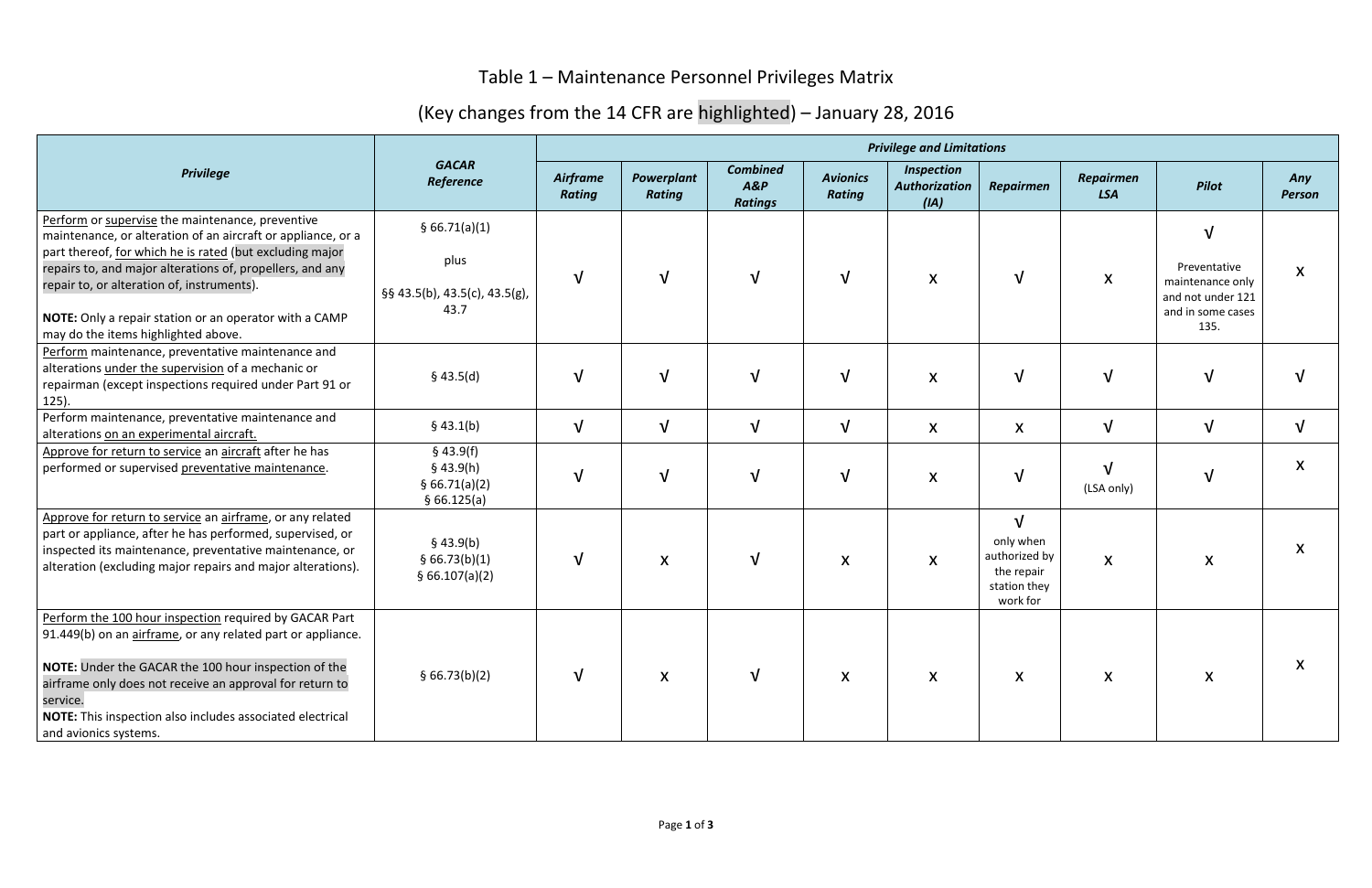| <b>Privilege</b>                                                                                                                                                                                                                                                                                                                           | <b>GACAR</b><br>Reference                                    | <b>Privilege and Limitations</b> |                                   |                                             |                                  |                                                   |                                                                                    |                                                                             |                  |                           |  |
|--------------------------------------------------------------------------------------------------------------------------------------------------------------------------------------------------------------------------------------------------------------------------------------------------------------------------------------------|--------------------------------------------------------------|----------------------------------|-----------------------------------|---------------------------------------------|----------------------------------|---------------------------------------------------|------------------------------------------------------------------------------------|-----------------------------------------------------------------------------|------------------|---------------------------|--|
|                                                                                                                                                                                                                                                                                                                                            |                                                              | Airframe<br><b>Rating</b>        | Powerplant<br><b>Rating</b>       | <b>Combined</b><br>$A\&P$<br><b>Ratings</b> | <b>Avionics</b><br><b>Rating</b> | <b>Inspection</b><br><b>Authorization</b><br>(IA) | <b>Repairmen</b>                                                                   | <b>Repairmen</b><br><b>LSA</b>                                              | <b>Pilot</b>     | Any<br><b>Person</b>      |  |
| Approve for return to service a powerplant or propeller or<br>any related part or appliance, after he has performed,<br>supervised, or inspected its maintenance or alteration<br>(excluding major repairs and major alterations).                                                                                                         | $§$ 43.9(b)<br>§ 66.75(b)(1)<br>\$66.107(a)(2)               | X                                | $\sqrt{ }$                        | $\sqrt{ }$                                  | X                                | $\boldsymbol{X}$                                  | $\sqrt{ }$<br>only when<br>authorized by<br>the repair<br>station they<br>work for | X                                                                           | X                | X                         |  |
| Perform the 100 hour inspection required by Part 91 on a<br>powerplant or propeller, or any part thereof.<br>NOTE: Under the GACAR the 100 hour inspection of the<br>powerplant and propeller only does not receive an<br>approval for return to service.<br>NOTE: This inspection also includes associated electrical<br>engine controls. | $§$ 43.9(b)<br>§ 66.75(b)(2)                                 | X                                | $\sqrt{ }$                        | $\sqrt{ }$                                  | $\boldsymbol{X}$                 | $\boldsymbol{\mathsf{X}}$                         | X                                                                                  | $\boldsymbol{\mathsf{X}}$                                                   | $\boldsymbol{X}$ | $\boldsymbol{\mathsf{X}}$ |  |
| Approve for return to service of avionics and electrical<br>systems, or any related part or appliance, after he has<br>performed, supervised, or inspected its maintenance or<br>alteration (excluding major repairs and major alterations).                                                                                               | $§$ 43.9(b)<br>§ 66.77(b)(1)<br>§ 66.107(a)(2)               | X                                | X                                 | X                                           | $\mathbf v$                      | $\boldsymbol{\mathsf{X}}$                         | $\sqrt{ }$<br>only when<br>authorized by<br>the repair<br>station they<br>work for | X                                                                           | X                | X                         |  |
| Approve for return to service an LSA (SLSA) in its entirety<br>after he has performed, supervised, or inspected its<br>maintenance or alteration (excluding major repairs and<br>major alterations).                                                                                                                                       | $§$ 43.9(g)<br>§ 66.125(a)                                   | X                                | X                                 | $\sqrt{ }$                                  | $\boldsymbol{X}$                 | X                                                 | X                                                                                  | $\sqrt{ }$<br>(limited to the<br>class of aircraft<br>on which<br>endorsed) | $\boldsymbol{X}$ | X                         |  |
| Approve for return to service an LSA (SLSA) after major<br>repairs and major alterations.                                                                                                                                                                                                                                                  | \$43.9(b)<br>§ 66.73(b)(3)<br>§ 66.75(b)(3)<br>§ 66.77(b)(3) | only airframe                    | $\mathbf v$<br>only<br>powerplant | $\sqrt{ }$                                  | only avionics<br>and electrical  | $\sqrt{ }$                                        | $\boldsymbol{X}$                                                                   | X                                                                           | $\mathsf{X}$     | $\boldsymbol{\mathsf{X}}$ |  |
| Perform the 100 hour inspection on an aircraft in its<br>entirety required by GACAR Part 91.449(b), and approve it<br>for return it to service.<br>NOTE: The approval for return to service of the aircraft<br>must be made by a person holding a combined A&P rating.                                                                     | § 91.449(b)<br>§ 66.73(b)(1)<br>§ 66.75(b)(2)                | X                                | X                                 | $\sqrt{ }$                                  | $\boldsymbol{X}$                 | $\boldsymbol{X}$                                  | $\boldsymbol{X}$                                                                   | $\boldsymbol{X}$                                                            | $\mathsf{X}$     | X                         |  |
| Perform annual inspection and approve it for return it to<br>service.                                                                                                                                                                                                                                                                      | § 91.449(a)(1)<br>§ 66.85(a)(2)                              | X                                | X                                 | X                                           | X                                | $\sqrt{ }$                                        | X                                                                                  | X                                                                           | X                | X                         |  |